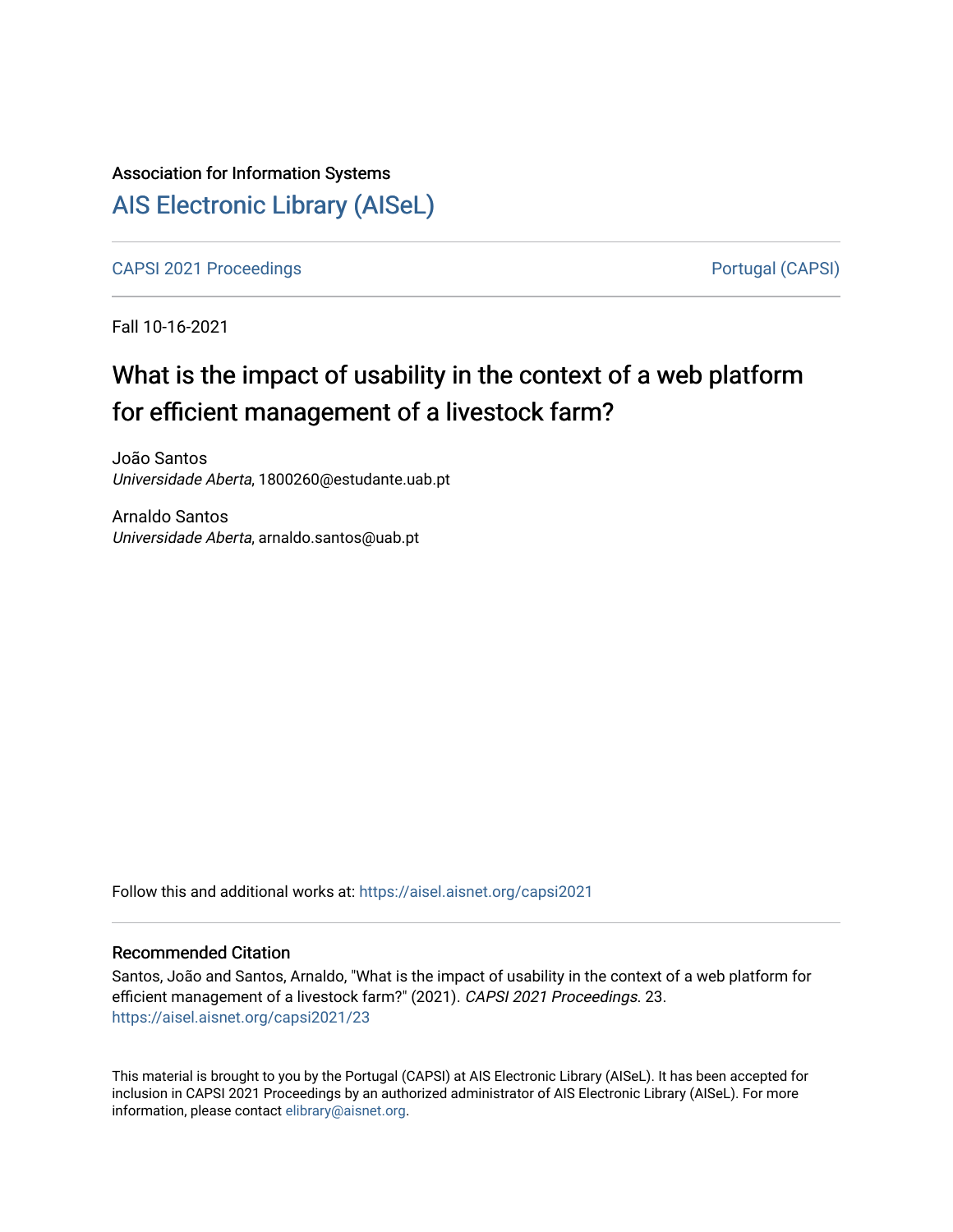# **What is the impact of usability in the context of a web platform for efficient management of a livestock farm?**

*Qual o impacto da Usabilidade no contexto de uma plataforma web de gestão eficiente de uma agropecuária?*

> João Santos, Universidade Aberta, Portugal, 1800260@estudante.uab.pt Arnaldo Santos, Universidade Aberta, Portugal, arnaldo.santos@uab.pt

#### **ABSTRACT**

This article aims to present a proposal for a scientific problem. The main objective is to evaluate the impact of usability on a web management platform for a livestock farm. This activity comprises individuals over 50 years old and with few studies and is characterised by low adoption of information systems. Thus, it is intended that with the creation of a web platform that aims to meet the needs of the sector, it is possible to measure the impact that the usability will have. This platform will be tested on several farms to validate its usefulness in a real environment. Besides presenting the objectives, this document will also address the research problem, related work and concepts, the research methodology to be implemented, and the expected results.

**Keywords:** Usability; User Experience; Web Application; Livestock farm; Farming

# **1. INTRODUCTION**

In Portugal, Animal husbandry is an activity inserted in the primary sector of production. This activity has been present in our society since a long time ago, but it still has immense challenges that must be overcome. For Félix Ribeiro (2019), to do that, this sector should go through a phase called Agriculture 4.0 and comprises the technologies that will assist in solving the challenges that it will have to face.

Animal husbandry is an activity inserted in the primary sector of production. According to Guimarães and Pereira (2014), livestock farming is defined as the set of human activities that include the cultivation of land (agriculture) and animal husbandry (livestock). This food production is intended to produce food for humans and consists of food intended for non-human consumption and raw materials.

Characterisation of the population linked to this activity is described by INE (2020) as being largely composed of natural persons, about 95%, and the remaining 5% is composed of agricultural companies. Regarding natural producers, they are on average 62 years old and predominantly male. In terms of training, most of them have only practical agricultural training, and almost half, 46%, have only completed basic education.

Also, according to INE (2020), it is possible to verify that from the last census in 2009 until the 2019 census, these producers were ageing since the average age increased by two years. There was an educational increase level since the number of individuals with education above the 1st cycle rose from 26% to 43%. In figure 1, it is possible to observe two graphs, one for the year 2009 and another for the year 2019, both graphs are divided by gender, and it is possible to observe the level of schooling in terms of age.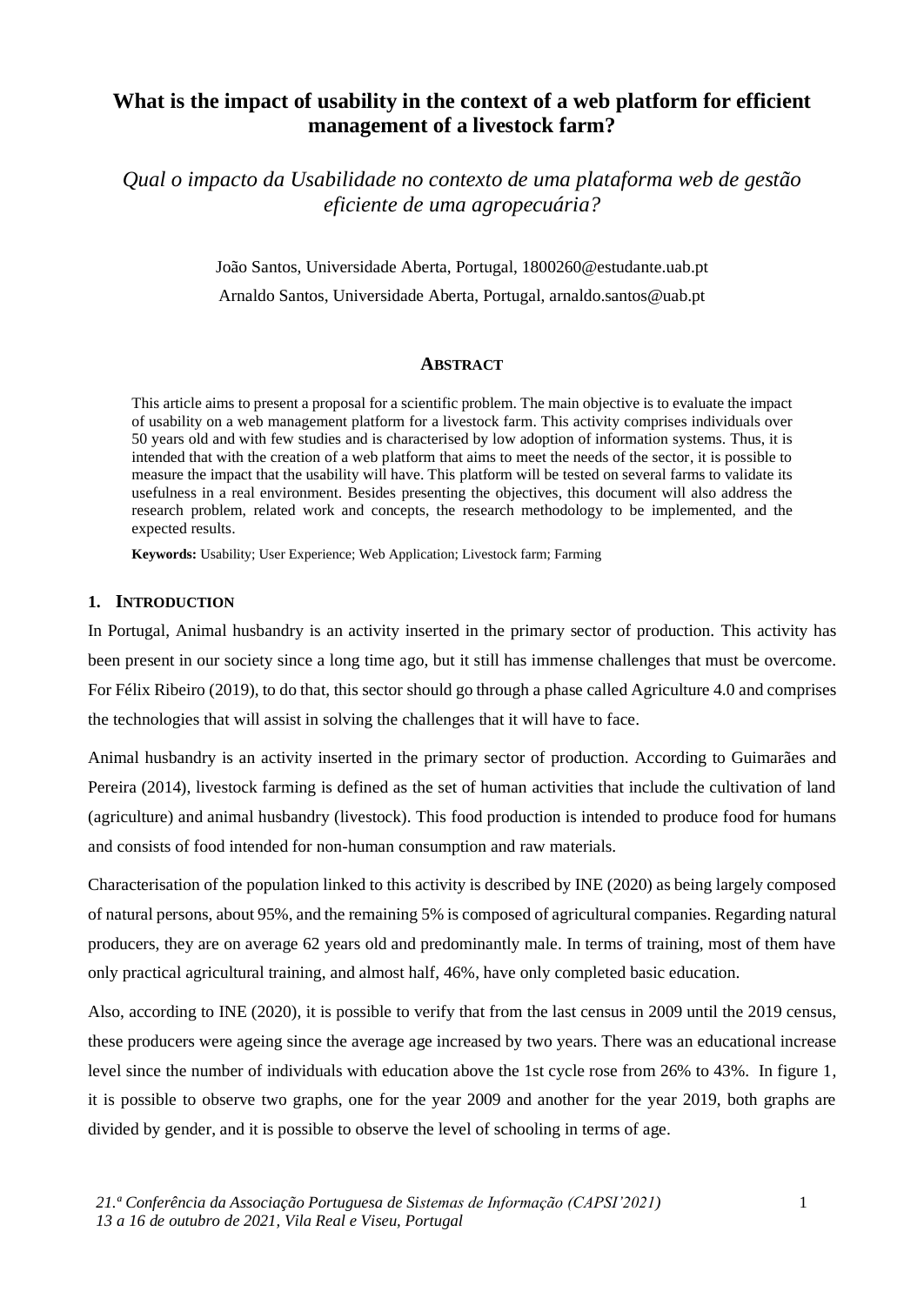

Figure 1 – Level of education for single producers in 2009 and 2019. Source: Agricultural Census (INE).

According to INE (2020), the average age of the managers of agricultural societies is 51 years old, the vast majority are male, and they have high academic and professional qualifications, with 48% of them having higher education qualifications. In figure 2, it is possible to observe two graphs, similar to figure 1, but in this case about the population that is part of the management of agricultural societies.



Figure 2 – Level of education for heads of agricultural societies in 2009 and 2019. Source: Agricultural Census (INE). Agricultural activity has a significant impact in economic terms. In terms of employment, in 2020, 258,700 people, 5.4% of the employed population in Portugal, work in this sector. Despite this, as shown in Table 1, the number of people whose employment is in the area has decreased annually.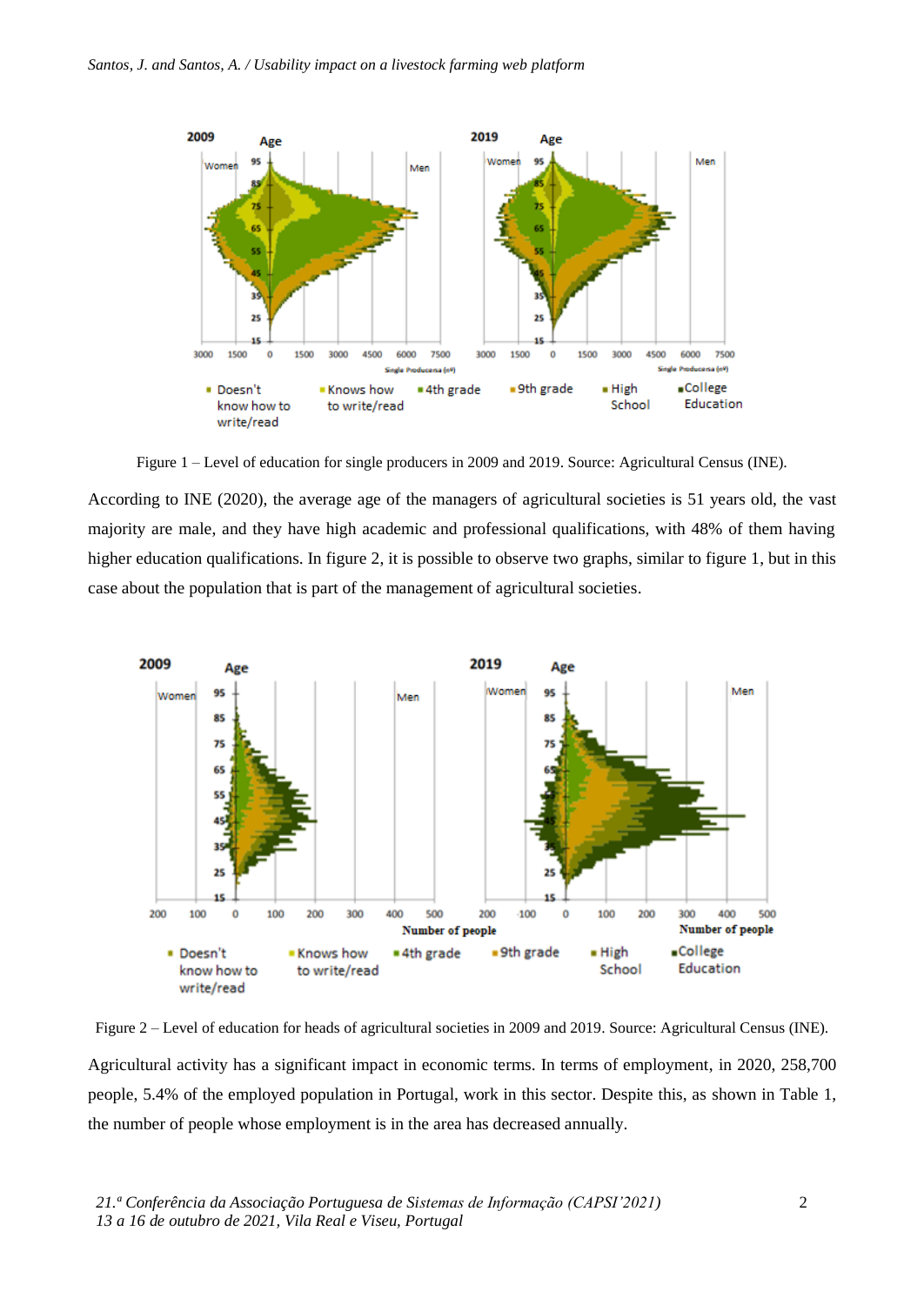| <b>YEARS</b> | <b>TOTAL</b>    | AGRICULTURE, LIVESTOCK, HUNTING,<br><b>FORESTRY AND FISHING</b> |
|--------------|-----------------|-----------------------------------------------------------------|
| 2008         | 5 1 1 6 .6      | 585,3                                                           |
| 2009         | 4 9 68, 6       | 568,8                                                           |
| 2010         | 4 8 9 8,4       | 548,5                                                           |
| 2011         | $\perp$ 4 740,1 | $\perp$ 483,9                                                   |
| 2012         | 4 5 4 6 9       | 491,4                                                           |
| 2013         | 4 4 2 9 , 4     | 453,1                                                           |
| 2014         | 4 4 9 9.5       | 389,1                                                           |
| 2015         | 4 5 4 8 , 7     | 342,5                                                           |
| 2016         | 4 605,2         | 318,4                                                           |
| 2017         | 4756,6          | 304,4                                                           |
| 2018         | 4 8 6 6,7       | 294,2                                                           |
| 2019         | 4 9 1 3 , 1     | 270,1                                                           |
| 2020         | 4 8 1 4 , 1     | 258,7                                                           |

Table 1 – Jobs, in thousands, total and in the agricultural sector.  $\perp$  - Break in series. Source: Employed population: total and by sector of economic activity (PORDATA).

Moreover, still on the sector's economic impact, it is responsible for the production of goods that are equivalent to approximately 2.38% of the total Gross Value Added, according to the data provided by the PORDATA portal presented in Table 2. Through the table, it is possible to observe that despite the decrease in a number of related jobs, the gross value added of the sector has increased from 2013 to 2019.

| <b>YEARS</b> | <b>TOTAL</b>  | <b>AGRICULTURE, FORESTRY AND FISHERIES</b> |
|--------------|---------------|--------------------------------------------|
| 2008         | 156 158,2     | 3 5 1 7 .2                                 |
| 2009         | 155 546,5     | 3 4 2 1,7                                  |
| 2010         | 157 970,8     | 3 4 7 9 , 2                                |
| 2011         | 154 128,2     | 3 2 2 9 , 6                                |
| 2012         | 147 214,8     | 3 2 3 8 , 2                                |
| 2013         | 149 802,3     | 3 5 7 2, 6                                 |
| 2014         | 151 135,8     | 3 5 9 2, 8                                 |
| 2015         | 156 517,3     | 3 7 7 3, 0                                 |
| 2016         | 161 993,3     | 3852,5                                     |
| 2017         | 169 642,3     | 4 106,8                                    |
| 2018         | 177 465,9     | 4 1 7 8 , 6                                |
| 2019         | Pro 184 531,0 | Pro 4 383,9                                |

Table 2 – Value Added in the agricultural sector.

Source: Gross domestic product (GDP) from a production perspective (base=2016) (PORDATA)

This sector has immense challenges that must be overcome. These challenges are very diverse, ranging from the increase in population, which is estimated to reach 10 billion people in 2050, the reduction of available water in densely populated areas, the decrease in population in rural areas and finally, the decrease in available agricultural land (Félix Ribeiro, 2019).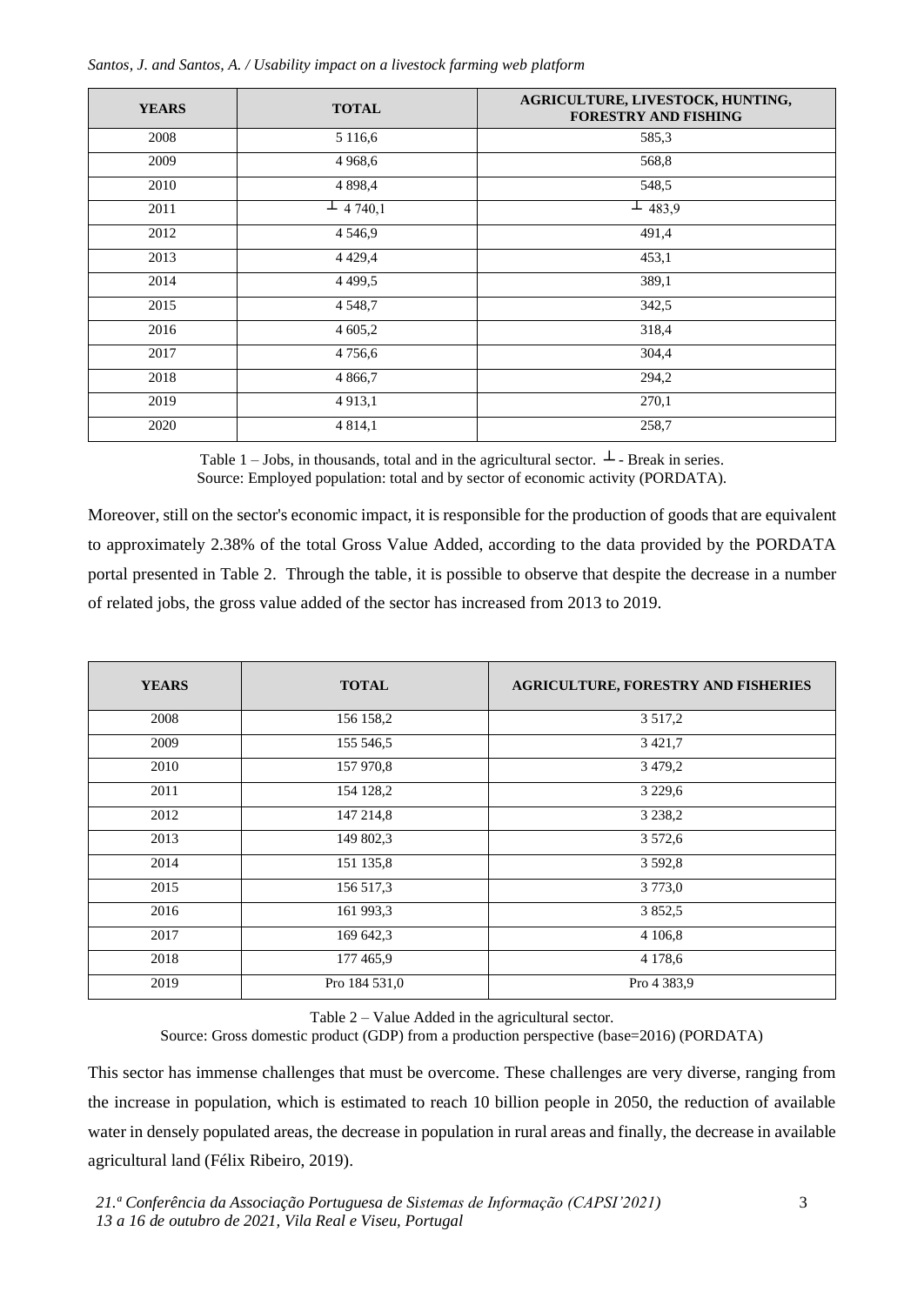Thus, an adaptation and development of it will be necessary to cope with the new challenges. For Harande (2009), this development will have to provide producers and agricultural societies with access to relevant information useful for their activities. This information is considered by Capurro and Hjørland (2003), as being raw material that will allow economic development for agricultural activity.

For Félix Ribeiro (2019), agriculture should go through a phase called Agriculture 4.0. This comprises the technologies that will assist in solving the challenges that it will have to face. This is part of an evolutionary process that began in the industrial revolution, and that has undergone changes and developments over the years, as can be seen in figure 3.



Figure 3 – Phases of technological change over the last two centuries. Source: Agriculture 4.0 facing the food challenges in the medium/long term horizon (Félix Ribeiro).

According to Bascou (2019), due to the challenges facing the agricultural sector, both at the national and European level, most member states belonging to the European Union have signed a declaration that aims to cooperate to enable a smart digital future that is sustainable. Furthermore, this declaration recognises the potential that information technologies have in helping to solve the problems. Their use can lead to increased efficiency and improve the quality of life in rural areas. This improvement in the quality of life can attract more young people and thus help solve the problem of rural depopulation. As an example of technologies that can lead to the results mentioned above, we have the following:

- Artificial Intelligence
- Robotics
- Blockchain
- High-Performance Computing
- Internet of Things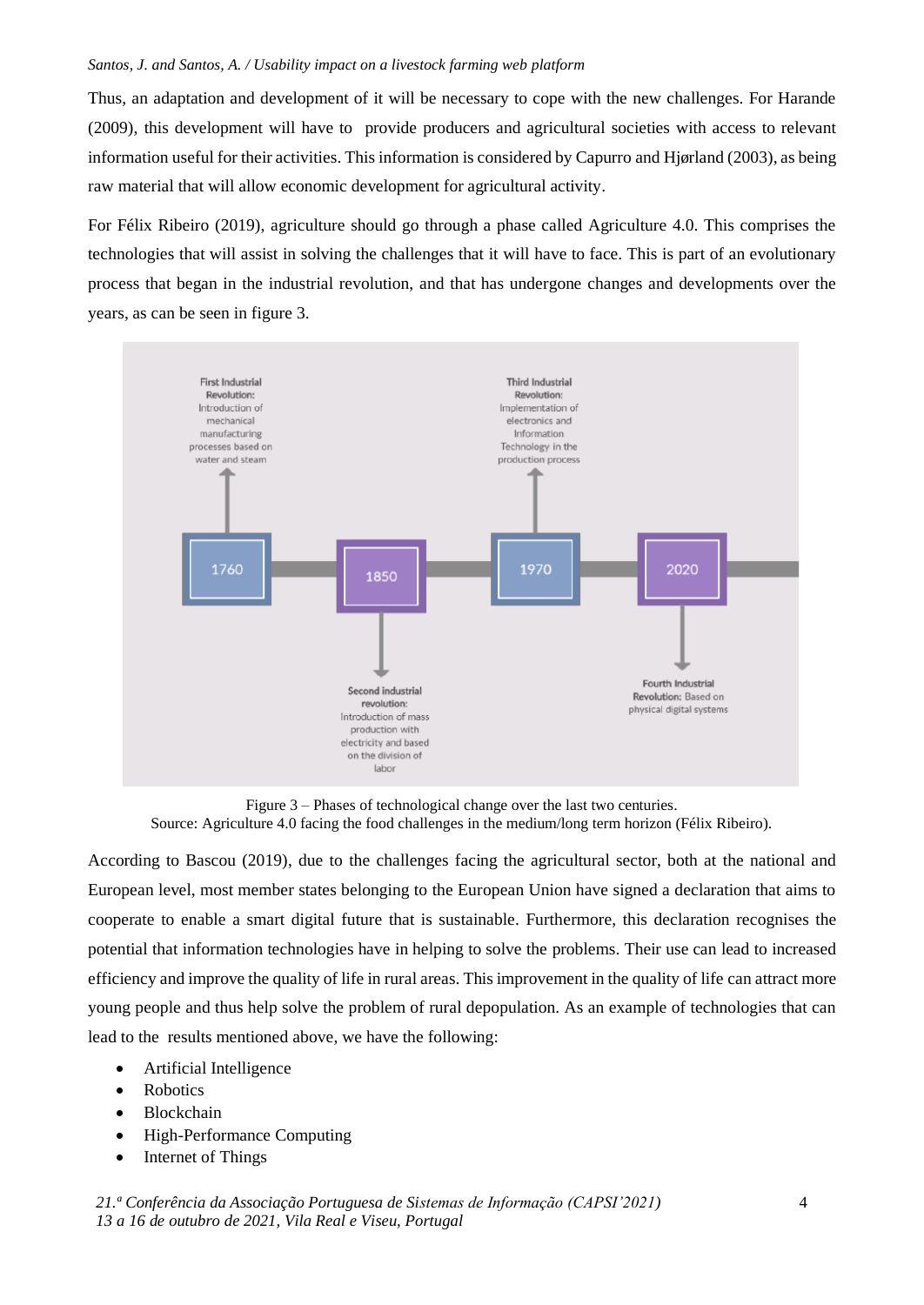• 5G Network

In addition to the above advantages, the introduction of these technologies can lead to:

- Reduction of costs
- Reducing environmental impact
- More efficient farm control

According to Pingali (2012), it is expected that the adoption of information technology will stimulate business transformation in this sector.

This paper is organised as follows: the second section presents the concepts and definitions important for the article's subject. The third section discusses the research problem. The following section, the fourth, provides the research methodology. Finally, the last section defines what the expected results are.

#### **2. CONCEPTS**

# *2.1. System Requirements*

According to Preece, Sharp and Rogers (2015), a requirement is defined as a statement that refers to what a product should do and how it should do it. The gathering of requirements in constructing a system is of enormous importance because correctly identifying requirements can be the difference between a well-built system and a system with problems.

The identification of requirements Preece, Sharp and Rogers (2015) has two objectives. The first is to understand users and contexts in which they will use the system as much as possible. The second comprises creating a stable set of requirements that will be a basis for designing the system. Boehm and Basili (2001) also refer that this process should be well performed since the cost of identifying errors in a final phase of system creation instead of in a final phase may lead to a cost one hundred times higher. In the information technology area, requirements are generally divided into two areas, functional and non-functional requirements.

#### *2.1.1.Functional Requirements*

According to Brito (2010), the functional requirements describe the functionalities that the system should provide. In addition, these requirements are also responsible for defining which inputs, reactions or behaviours the system will have in certain situations. The functionalities referred to by these requirements should not be related to the technologies used since the system should offer them regardless of the technologies used in its construction.

### *2.1.2. Non-Functional Requirements*

According to Brito (2010), the non-functional requirements describe the system's qualities rather than its behaviour. Moreover, these refer to how well a given system will perform its tasks, thus having significant importance in the system's quality. This impact on the system's quality leads to these requirements having a very strong weight on the attractiveness, security, usability and learning difficulty that the user feels in its use.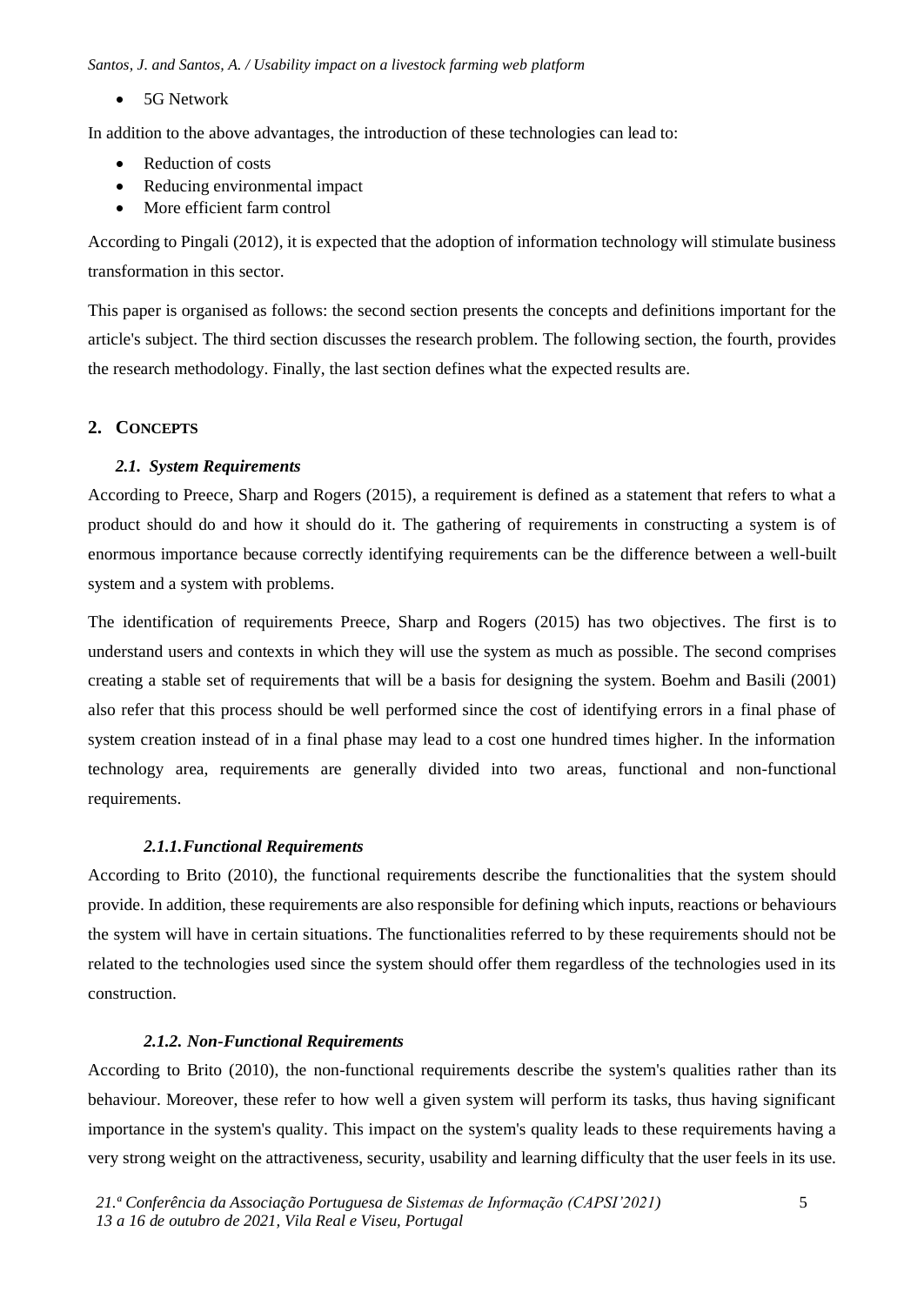In this way, the user experience and software quality are assumed as non-functional requirements of great importance. Finally, the non-functional requirements are characterised by being interdependent since the satisfaction in one of them will not impact the satisfaction of the others.

The non-functional requirements affect usability. User Experience is not a definition belonging solely to the field of information technology. As Garrett (2010) supported, this term applies to any product that someone uses. According to Fernandez, Insfran and Abrahão (2011), the expression of usability should be taken into account not as something unique but as a set of characteristics such as performance, ease of learning, satisfaction and memorisation. Despite this, the characteristics and metrics of usability are not something widely defined in academia.

The official definition of the term usability is given by the ISO standard (2015) as being "the extent to which a system, product or service can be used by specified users to achieve specified objectives with effectiveness, efficiency and satisfaction in a specified context of use". Nielsen and Norman (2014) also refer that user experience defines "all aspects of the end-users interaction with the company, its services, and its products.

The IEEE (1992), further presents usability as "*the ease with which a user can learn to operate, prepare inputs for and interpret outputs of a system or component*." A widely used definition is given to us by Shackel (1986), who tells us that a product is usable to the extent that it allows flexibility, effectiveness, learning and user satisfaction. In addition, Lecerof and Paterno (1998) emphasise that the usability of a system is dependent on the user's needs for certain features such as learning, efficiency and security mechanisms. An example of these mechanisms in the case of information systems is a confirmation window to allow the user to back out of actions that have increased responsibility.

Moreover, this is a quality requirement of software products. Kirner and Saraiva (2007) state, "*Moreover, several studies have already shown that 80% of total maintenance costs are related to problems that users face about what the system does and not with technical bugs. Concerning these problems, 64% are directly related to usability issues...*".

# *2.1.3.Software Quality*

The ISO/IEC 9126 standard is responsible for defining metrics to evaluate software quality. These metrics are composed of six characteristics:

- *Functionality*: Capacity to provide functions that respond to needs that can be both explicit and implicit
- *Reliability*: Capacity of certain software to provide a level of performance during its use, which is under the conditions that were previously established
- *Usability*: capacity that a given software has that the user understands, learns and uses it
- *Efficiency*: capacity of a given software to have a performance considered appropriate. This calculation is made considering the number of resources used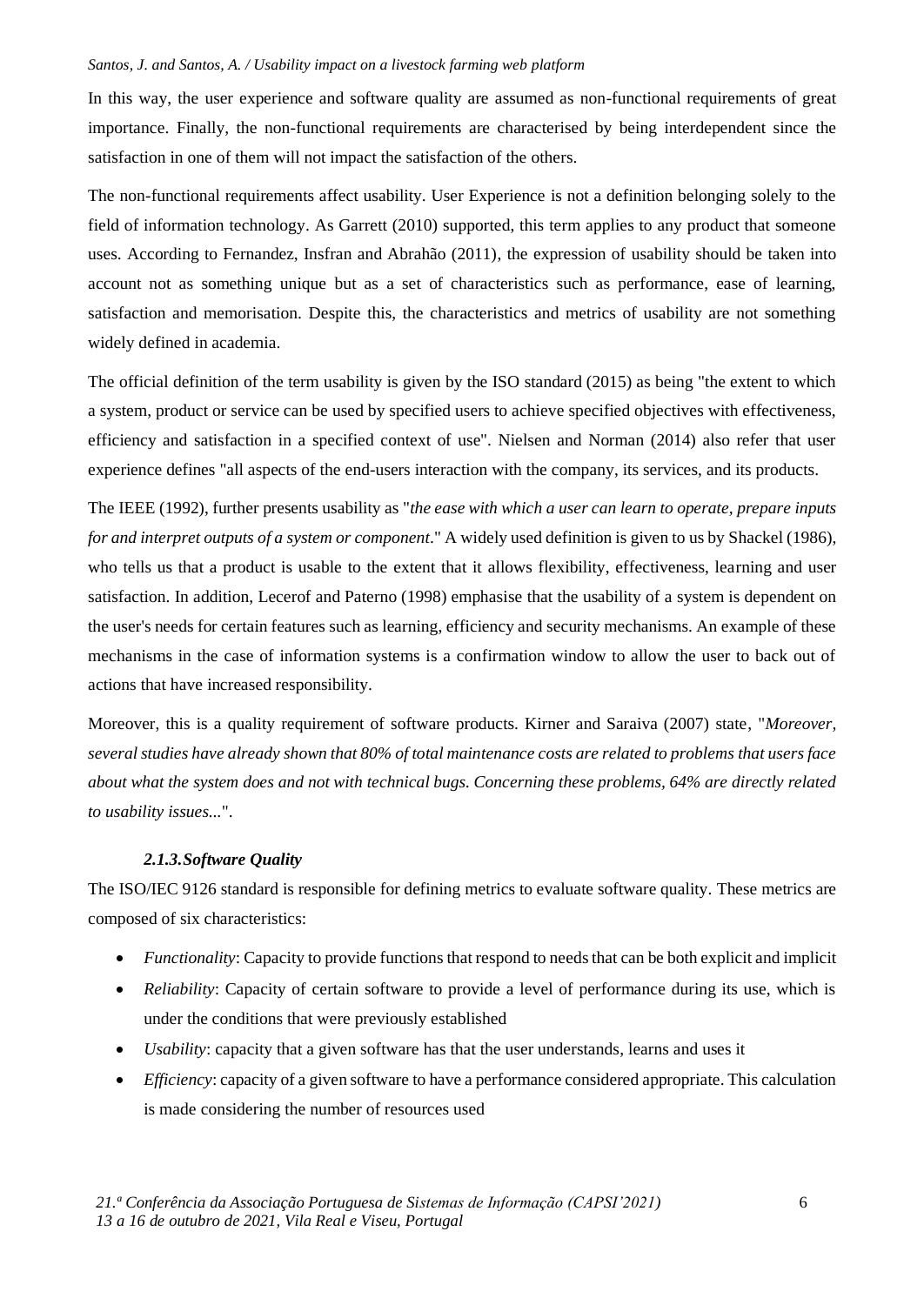- *Maintainability*: capacity of a given software to be modified. This modification may originate both to make corrections and of making improvements and new functionalities
- *Portability:* capacity that a software product must be transferred from one environment to another

#### *2.2. Usability Evaluation*

According to Novák et al. (2019), there are several ways to test the usability of a web solution. Each has a different degree of acceptance by users and a different benefit level for the application developers shown in table 4.

| <b>METHOD</b>                     | <b>LEVEL OF</b><br><b>ACCEPTANCE</b> | <b>BENEFITS FOR FARMERS</b> |
|-----------------------------------|--------------------------------------|-----------------------------|
| <b>Ouestionnaires</b>             | 90%                                  | 6/10                        |
| Remote usability testing          | 70%                                  | 8/10                        |
| Complex interviews                | 55%                                  | 7/10                        |
| Usability tests in the laboratory | 35%                                  | 9/10                        |

Table 3 – Different methods for usability testing respective information (Novák et al., 2019).

Thus, questionnaires are the methods that have the greatest acceptance by users. The reasons for this are that they are not the very time or resource consuming. The main benefit of applying them is that they allow a quick survey of the most comprehensive requirements of an information system to be developed, enabling prototypes for the system.

The remote usability tests, in turn, have the advantage that, as the name indicates, they do not require the physical presence of the user. One reason that leads to a lower acceptance rate than questionnaires is that they must be done per call simultaneously, requiring a more robust internet connection and more time availability. This method brings greater benefits to the developers than the previous one. Users can give real-time feedback on the feelings and frustrations they are experiencing towards the system. These tests work as follows: the user is given a set of scenarios that they must follow to accomplish a task.

Complex interviews are characterised by, similarly to remote usability testing, being more time consuming when compared to questionnaires which justifies their lower adherence. In addition, since the questions are more complex and in-depth, users feel less comfortable exposing their motivations. From the point of view of the solution developers, this method provides much valuable information since it allows them to assess the motivations and problems that users encounter in their routine and to understand where the system can fit in.

On the other hand, Lab usability tests are simultaneously the most beneficial for the system developers and the least adhered to by the users. From the users' point of view, this method requires a physical presence onsite and greater investment in terms of time spent. From the point of view of the system's creators, this type of test brings immense benefits because it allows for the analysis and collection of data that are impossible with other methods. This data consists of users' visual tracking, heartbeat, and non-verbal reactions.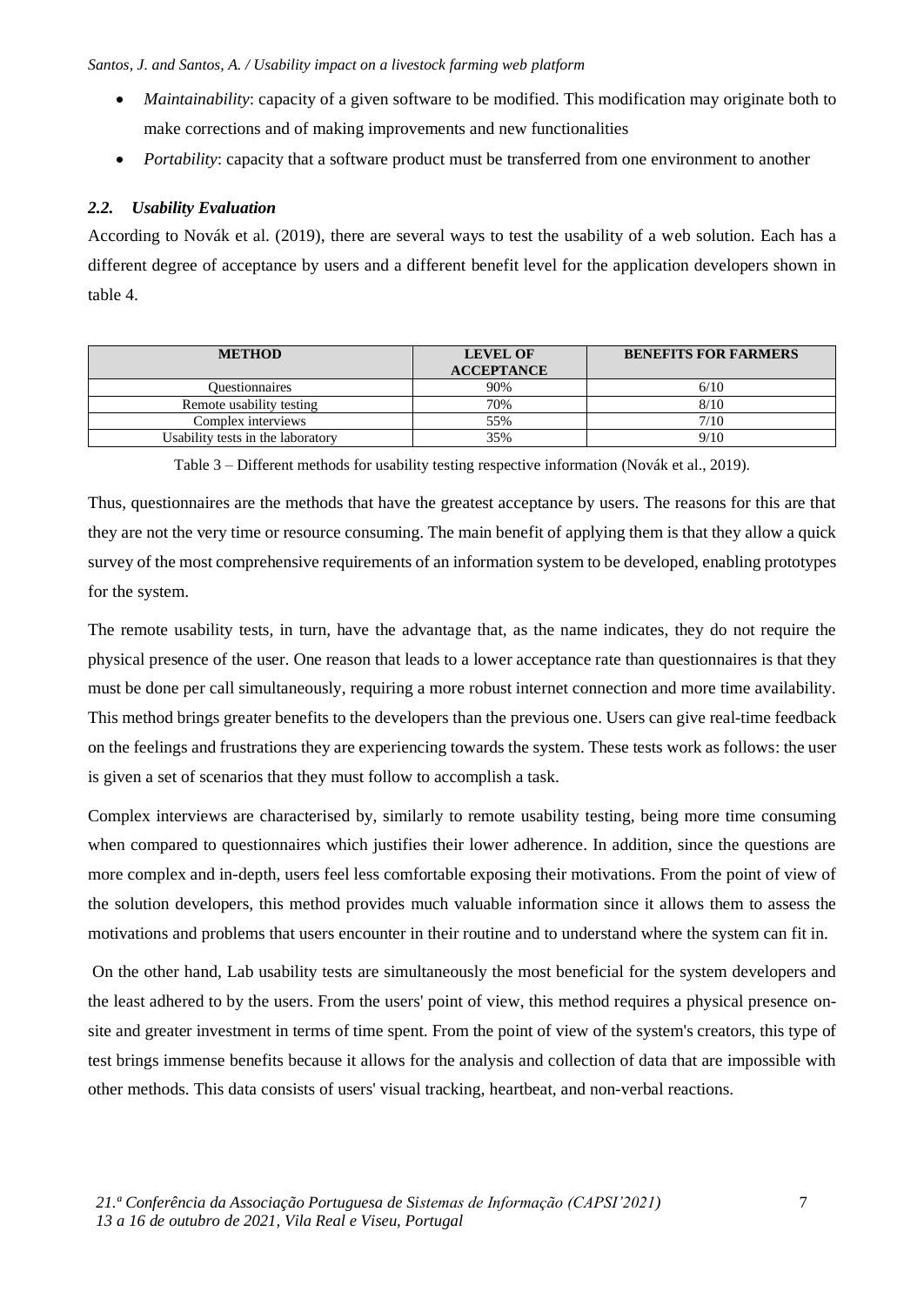## **3. RESEARCH PROBLEM**

The present proposal has its main objective of evaluating the impact of usability in a web management application. Moreover, this also aims at the following points:

- Design and specification of a web platform for efficiency management in agriculture and cattle ranching.
- Impact of Human-Computer Interaction, with an application of Usability techniques, in the platform's design, development, and testing.
- To understand reasons that lead to the low adoption of technologies in the sector.

After analysing the data mentioned in the previous points, it is possible to conclude that there is an effort to introduce information technologies in the sector. It is also possible to verify that they are already on offer in the market. In addition, it is already proven that their implementation in the sector will bring numerous advantages and added value.

According to GPP (2019), adopting information technologies in Portugal is easier in agricultural societies than in individual producers. As supported by INE (2020), it is verified that these producers are in a more advanced age group, above 60 years old. This fact should be considered since users in this age group have specific characteristics that influence how they interact with technologies. Thus, according to Chadwick-Dias et al. (2002), the technologies should be adapted to their specific characteristics.

In addition, also according to GPP (2019) these are characterised by a low level of education. This creates a challenge for digital agriculture that, in addition to the above factors, the geographical areas where the farms are located condition the installation of technical means, dependent on an internet connection, and according to data from 2017, the coverage value was 78.5%, as can be seen in the following chart:



Figure 4 – Broadband coverage in the European Union for the years 2013 and 2017. Source: based on data from the European Commission, "Digital Scoreboard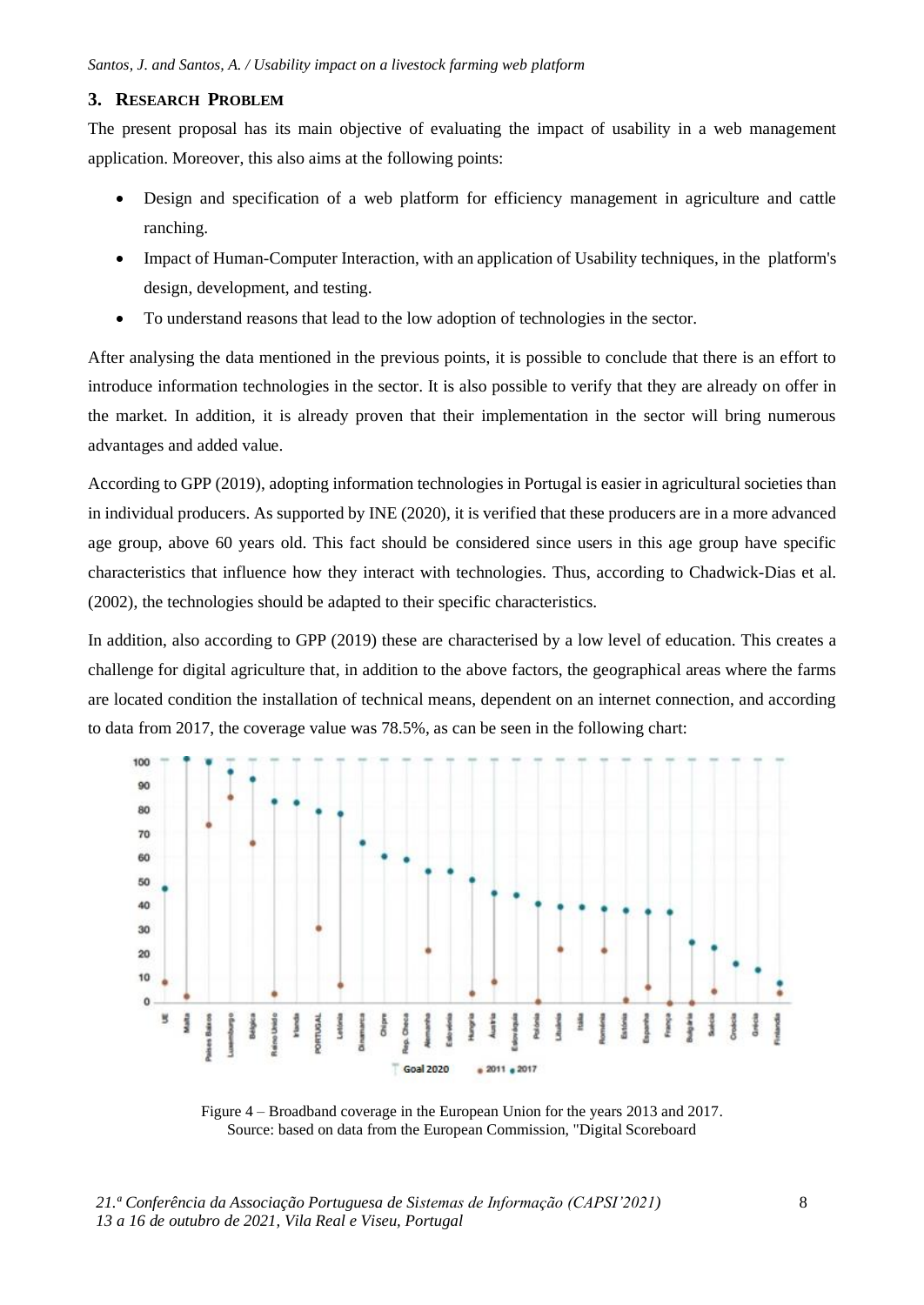Thus, it is important to create solutions that help overcome the barriers caused by socio-demographic and geographic factors.

Fortes (2004) says that besides the factors mentioned above, there is some fear of using software in this type of industry, specifically in animal husbandry. These fears are due to the lack of confidence in the quality of the software presented for this area.

Thus, the platform should be created according to the users' needs to assess usability's impact on this type of technology and its potential users. Moreover, it is expected that by developing users' functional and usability needs, they gain confidence in adopting information technologies.

# **4. RESEARCH METHODOLOGY**

The research methodology adopted is the Design Science Research (DSR). This methodology was chosen because, according to Peffers et al. (2007), it allows for developing new technologies to solve problems with socio-technological characteristics. The implementation process of this methodology consists of 6 steps.

First is characterised by identifying the problem and the motivation, second by defining the objectives for the proposed solution, third by design and development, fourth by demonstration, fifth by evaluation, and finally, the sixth by communication. It is expected that at the end of this process, a technological artefact will have been created.

In the second step of the design science research, the definition of the objectives, a questionnaire of the users' needs will be done. For its preparation, a protocol will be defined based on the concepts in the book Methodology of Research in Social Sciences and Humanities by Clara Coutinho. The concepts used will range from choosing an appropriate sample, collecting data, and analysing it. After this step, the collected data will be treated through the IBM SPSS software. With this step, we hope to have the correct survey of needs to define the system's functional requirements to be implemented.

In the third step, design and development, the software will be developed based on user-centred development. As Costa and Costa (2013) state, "*this methodology is characterised by having the direct participation of users in it and the creation of prototypes to be evaluated by them during the implementation"*.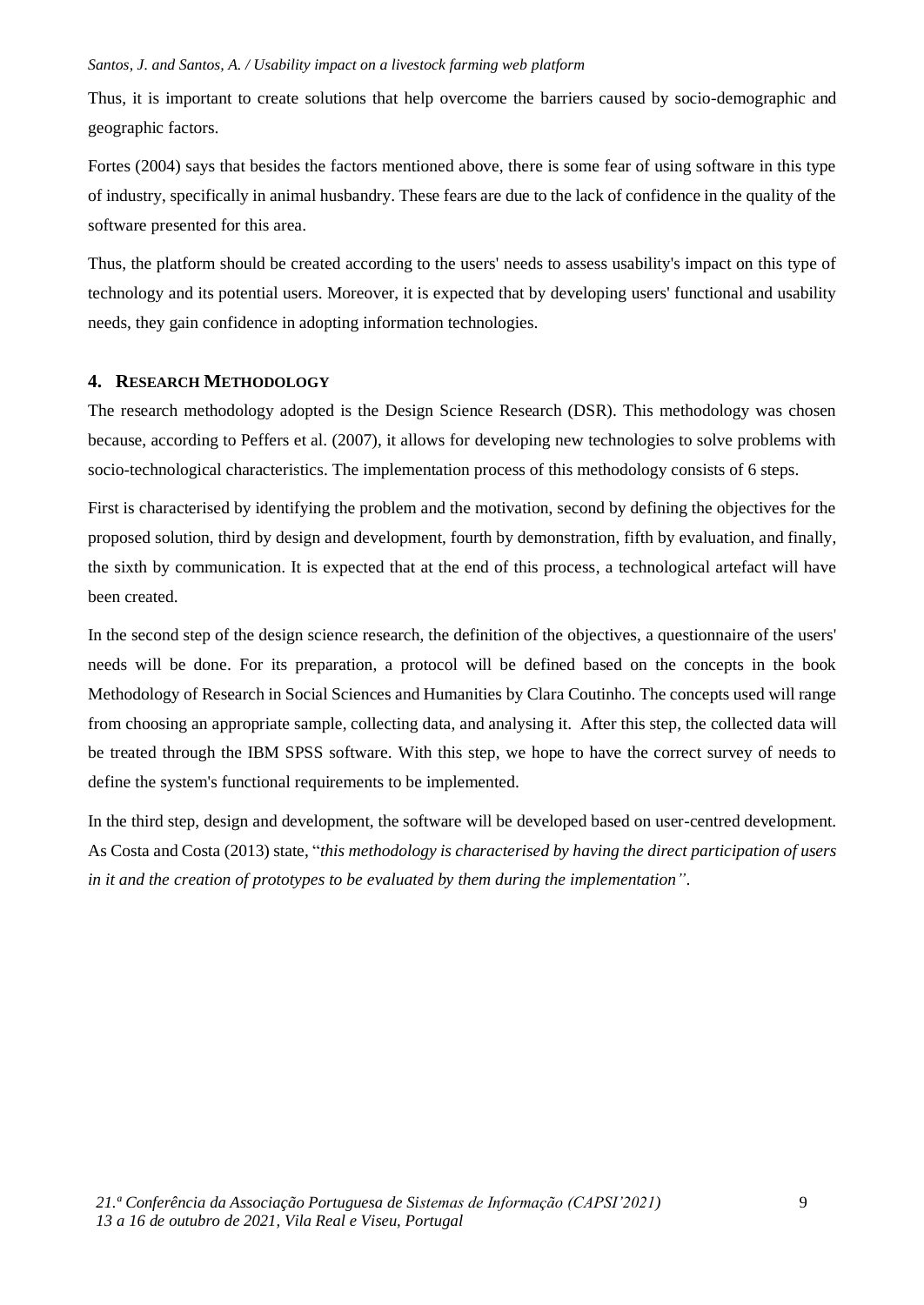

Figure 5 – Representative scheme of User Centered Design. Source: Design for Users [\(https://www.baianat.com/books/ui-as-an-asset-for-ux/design-for-users\)](https://www.baianat.com/books/ui-as-an-asset-for-ux/design-for-users)

Also, in this step, to validate the application's usability, a Heuristic evaluation will be performed, following the method provided in How to Conduct a Heuristic Evaluation by Jakob Nielsen. According to Nielsen and Molich (1990), this evaluation methodology allows usability problems to be discovered in the application to be resolved in advance. This evaluation should be carried out with a certain set of designated evaluators who will evaluate the interface considering a set of heuristics defined. The reason for this evaluation's choice is that, according to Jeffries et al. (1991), the evaluation by heuristics finds three times more problems than the evaluation by users.

The application will be subject to field use by the defined group for the fourth and fifth steps. The group is composed of five males and one female. Their ages are between 50 and 65 years old. Both six individuals work in livestock farms and fall into the category of sole producers. During a previously defined period, they will use the application in their daily lives. At the end of the period, evaluation surveys will be done to measure the impact of usability.

# **5. EXPECTED RESULTS**

The main expected result of the implementation of this proposal is to develop a web application that allows the efficient management of livestock farming, namely for the sole producers. Thus, it is expected that the developed platform assists in solving management problems identified in the environment. This way, it has the potential to be used frequently and habitually in a professional environment. Furthermore, it is expected that with the user-centred development, it will be possible to obtain a degree of usability that satisfies users and allows them to use the application easily and intuitively.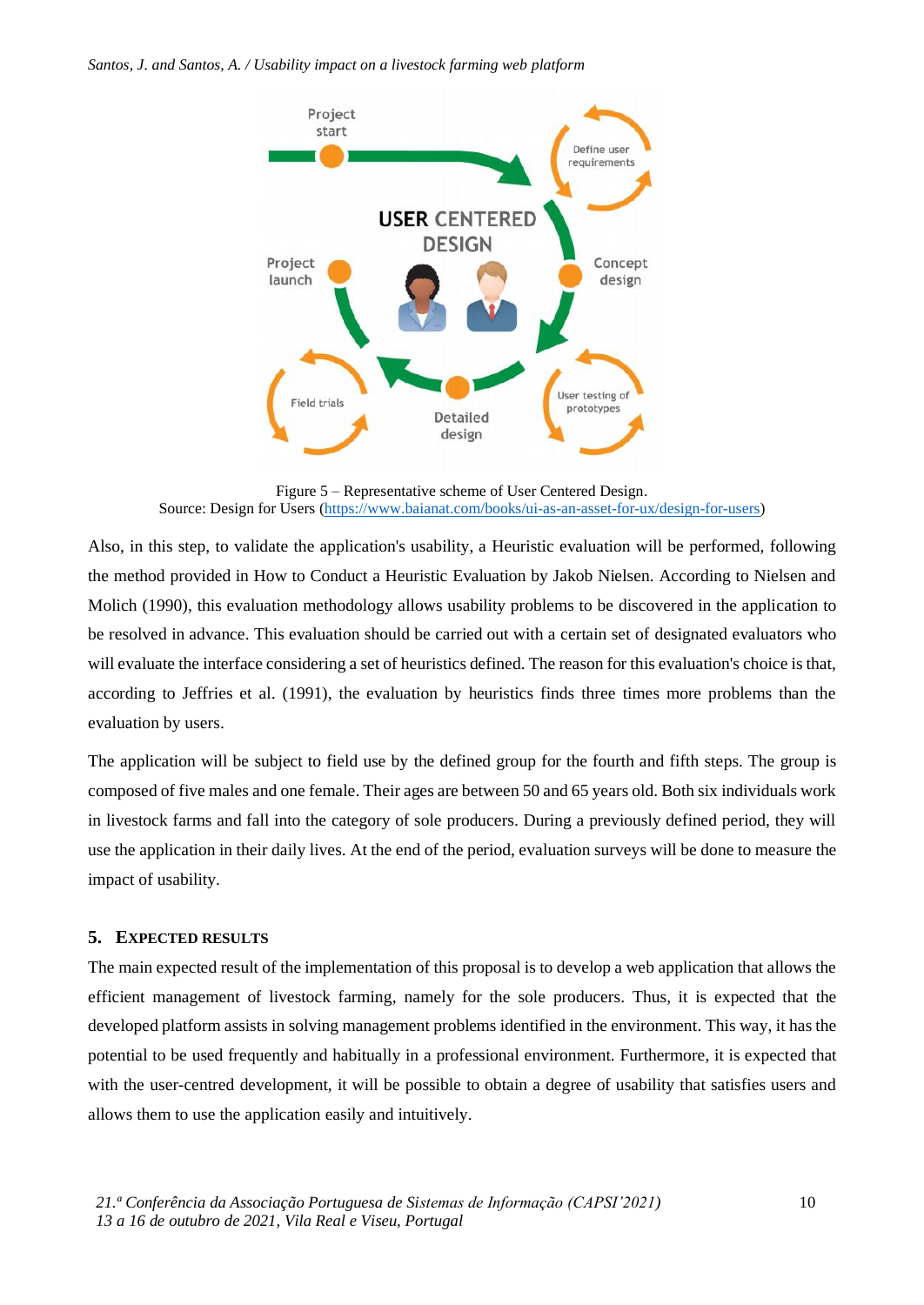For the academy, it is expected that the execution of this proposal will demonstrate the impact that a web application that pays attention to usability and other sector-specific factors can bring to a sector characterised by low adoption of technologies.

#### **REFERENCES**

- Bascou, Pierre. (2019). Novas tecnologias e digitalização na agricultura da UE e a politica agrícola comum. Cadernos de análise e prospetiva Cultivar, 16.
- Boehm, B. and Basili, V.R. (2001) Software defect reduction Top 10 list, IEEE Computer 34(1), 135–137.
- Brito, R. (2010), Uma proposta para modelagem de requisitos não funcionais em projetos ágeis.
- Capurro, R., & Hjørland, B. (2003). The concept of information. Annual Review of Information Science and Technology, 37(1), 343–411[. https://doi.org/10.1002/aris.1440370109](https://doi.org/10.1002/aris.1440370109)
- Chadwick-Dias, A., Mcnulty, M., & Tullis, T. (2002). Web usability and age: How design changes an improve performance. ACM Sigcaph Computers and The Physically Handicapped. <https://doi.org/10.1145/960201.957212>
- Costa, A., Costa, E., (2013) Contributos para o desenvolvimento de software educativo tendo por base processos centrados no utilizador.
- Félix Ribeiro, J. M. (2019). A Agricultura 4.0 face aos desafios da alimentação no horizonte de médio/longo prazo. Cadernos de análise e prospetiva Cultivar, 16.
- Fernandez, A., Insfran, E., Abrahão, S. (2011). Usability evaluation methods for the web: A systematic mapping study. 53(8), 789-817
- Fortes, G. (2004). Como aproveitar melhor a informática na pecuária.
- Garrett, J. (2010) The Elements of User Experience: User-centered design for the web and beyond (2nd edn). New Riders Press
- GPP. (2019). Internet das coisas (IOT) "Revolução" Digital na Agricultura. Cadernos de análise e prospetiva cultivar, 16.
- Guimarães, D. D., & Pereira, J. P. de O. (2014). Panorama setorial 2015-2018: Agropecuária. <http://web.bndes.gov.br/bib/jspui/handle/1408/14158>
- Harande, Y. (2009). Information Services for Rural Community Development in Nigeria. Library Philosophy and Practice (e-journal).<https://digitalcommons.unl.edu/libphilprac/271>
- IEEE-Std-1061. (1992). IEEE Standard for a Software Quality Metrics Methodology (IEEE Std 1061-1992). IEEE Std 1061-1992.
- INE. (2020). Recenseamento Agrícola—Resultados Preliminares. Instituto Nacional de Estatística.
- INE & PORDATA. (sem data). Produto Interno Bruto na óptica da produção (base=2016). Obtido 12 de Fevereiro de 2021, de

[https://www.pordata.pt/Portugal/Produto+Interno+Bruto+na+%C3%B3ptica+da+produ%C3%A7%C3](https://www.pordata.pt/Portugal/Produto+Interno+Bruto+na+%C3%B3ptica+da+produ%C3%A7%C3%A3o+(base+2016)-2280-179826) [%A3o+\(base+2016\)-2280-179826](https://www.pordata.pt/Portugal/Produto+Interno+Bruto+na+%C3%B3ptica+da+produ%C3%A7%C3%A3o+(base+2016)-2280-179826)

- ISO. (2015). ISO DIS 9241-11: Ergonomics of human-system interaction—Part 11: Usability: Definitions and concepts.
- Kirner, T., Saraiva, A., (2007), Software usability evaluation an empirical study
- Jeffries, R.J., Miller, J.R., Wharton, C., Uyeda, K.M., 1991. User interface evaluation in the real world: a comparison of four techniques. In: Proceedings ACM 'CHI'91 Conference, New Orleans, LA, April 29–May 2, 1991, pp. 119–124.
- Lecerof, A., Paterno, F., (1998) Automatic support for usability evaluation, IEEE Transactions on Software Engineering 24 (10) 863–888
- Nielsen, J. and Molich, R. (1990) Heuristic evaluation of user evaluation
- Nielsen, J. and Norman, D. (2014) The Definition of User Experience, www.nngroup.com/articles/definitionuser-experience/ (accessed July 2, 2014).
- Novák, J., Masner, J., Vaněk, J., Šimek, P., & Hennyeyová, K. (2019). User Experience and Usability in Agriculture – Selected Aspects for Design Systems. Agris on-line Papers in Economics and Informatics, 11, 75–83.<https://doi.org/10.7160/aol.2019.110407>
- Peffers, K., Tuunanen, T., Rothenberger, M. & Chatterjee, S. (2007) A Design Science Research Methodology for Information Systems Research, Journal of Management Information Systems, 24:3, 45-77, DOI: 10.2753/MIS0742-1222240302
- Pingali, P. L. (2012). Green Revolution: Impacts, limits, and the path ahead. Proceedings of the National Academy of Sciences, 109(31), 12302–12308[. https://doi.org/10.1073/pnas.0912953109](https://doi.org/10.1073/pnas.0912953109)
- PORDATA. (2021). População empregada: Total e por sector de actividade económica. [https://www.pordata.pt/Portugal/Popula%C3%A7%C3%A3o+empregada+total+e+por+sector+de+activ](https://www.pordata.pt/Portugal/Popula%C3%A7%C3%A3o+empregada+total+e+por+sector+de+actividade+econ%C3%B3mica-3384) [idade+econ%C3%B3mica-3384](https://www.pordata.pt/Portugal/Popula%C3%A7%C3%A3o+empregada+total+e+por+sector+de+actividade+econ%C3%B3mica-3384)

*21.ª Conferência da Associação Portuguesa de Sistemas de Informação (CAPSI'2021) 13 a 16 de outubro de 2021, Vila Real e Viseu, Portugal*